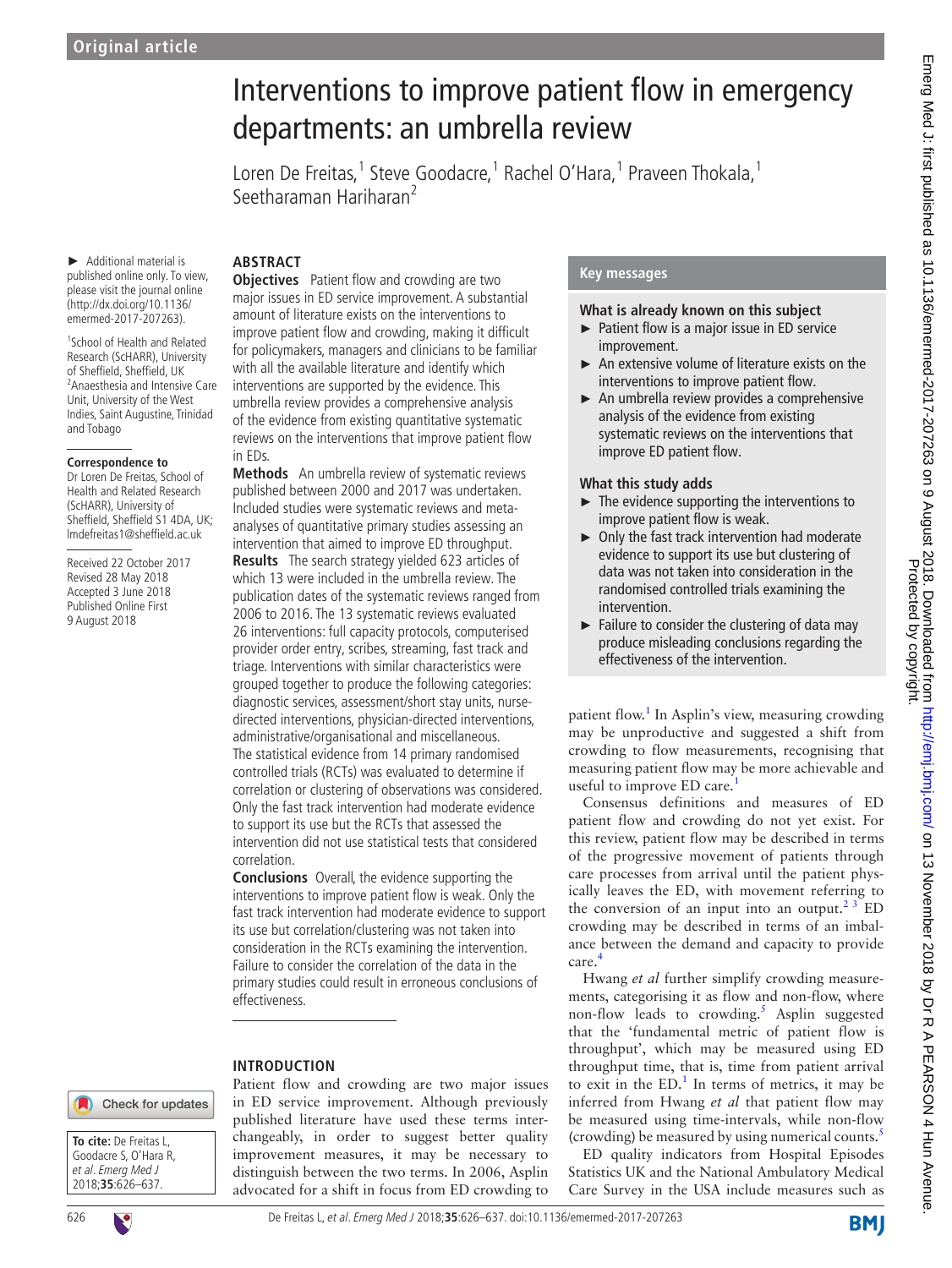time to treatment, time to initial assessment, total time in the  $ED.^{67}$  This is consistent with Asplin's measure of ED throughput time and suggestions by Hwang *et al* to use time intervals to measure patient flow.

Although this review attempts to separately consider patient flow and non-flow (crowding), a close relationship does exist between the two. A crowded ED may result in poor patient flow because of the demand for care. In other words, the number of patients exceeds the capacity to match that demand and consequently this will lead to a downstream effect on the progressive movement of patients, thus hindering patient flow.<sup>[8](#page-11-0)</sup> In an ED with poor patient flow, patients may not move through the processes of care at an adequate rate, which eventually may result in ED crowding.<sup>[8](#page-11-0)</sup> Thus, it is possible that identifying factors that optimise patient flow may also address crowding.

A substantial amount of literature exists on the interventions to improve patient flow and crowding. An initial quick search in Medline for studies exploring ED patient flow, identified 266 primary studies, 18 systematic reviews and 11 other review types. Reviews assessed specific interventions, making it difficult for policymakers, managers and clinicians to be familiar with all the available literature and identify which interventions are supported by the evidence. Hence, to improve the ED in a holistic manner, policymakers, managers and clinicians may have to familiarise themselves with all the available literature. This may prove to be a difficult task for managers and clinicians.

A comprehensive review of the literature should assist in identifying and assessing the evidence base, and subsequently choosing effective interventions to improve ED patient flow. One method to accomplish this is to compile the evidence from existing systematic reviews. The Cochrane Collaboration describes this as an overview of reviews or Cochrane Overviews.<sup>9</sup> The Joanna Briggs Institute, an international research institute in Australia, uses the term umbrella review, defined as 'an overview of existing systematic reviews'.<sup>10</sup> An umbrella review synthesises the evidence from published systematic reviews, selecting reviews based on predetermined criteria without delving much into the quality of the individual primary studies included in the original systematic review.

A systematic review systematically searches for, appraises and synthesises evidence, usually following specific guidelines. $<sup>11</sup>$  $<sup>11</sup>$  $<sup>11</sup>$ </sup> Hence, an umbrella review should encompass all similar systematic reviews on a specific topic, crystallising the evidence, in an attempt to assist managers and clinicians to improve their departments in an evidence-based manner.

With this background, this umbrella review aims to summarise the evidence from systematic reviews on the interventions that improve patient flow in EDs.

## **Methods**

We compiled evidence from systematic reviews that analysed quantitative primary studies addressing interventions to improve ED patient flow.

## **Eligibility criteria**

Reviews were eligible if they satisfied the following criteria:

- ► Full-text systematic reviews published between 2000 and 2017 in English language.
- Searched at least two electronic databases.
- Systematic reviews and meta-analyses of quantitative primary studies (systematic reviews including both quantitative and qualitative data were included only if the data werec analysed separately).
- ► ED must be the primary study site.
- Must include any intervention, strategy that targeted ED throughput.
- ► Outcome measures (as metrics of patient flow) must have been defined; described in terms of any time interval, for example, length of stay (ED LOS) and any of its submeasures. Reviews were excluded if any of the following were present:
- ► Focused on disease-specific conditions.
- Intentionally focused on country-specific literature. Primary focus was ED crowding (eg, outcomes were crowding measures, defined as numerical counts such as number of patients in ED).
- ► Non-systematic reviews.
- ► Qualitative evidence syntheses.
- Systematic reviews based on theoretical studies, opinions, editorials, commentary.

## **Search strategy**

A comprehensive search strategy, restricted from January 2000 to April 2017, was used to identify articles. Six databases were searched: Medline via Ovid (1946 to present), EMBASE (1974 to July 2016), CINAHL (1982 to present), Cochrane Library, JBI for Systematic Reviews and Implementation reports, Proquest. Three search concepts were used: 'emergency department', 'patient flow' and 'crowding'. Systematic review search filters were applied to the search strategy as outlined by Lee *et al*<sup>[12](#page-11-4)</sup> and Lunny *et al*<sup>13</sup> (see online [supplementary 1](https://dx.doi.org/10.1136/emermed-2017-207263) for sample search strategy).

OpenGrey and Google Scholar were searched for grey literature. Citation tracking was conducted in Google Scholar, Web of Science and Epistemonikos. Reference lists of the included articles were reviewed. Conference proceedings identified in the electronic database search were checked for full-text versions and authors contacted if necessary.

## **Data extraction and quality appraisal**

Two authors (LD and SH) independently reviewed the systematic reviews extracting data using a data extraction form developed by the Joanna Briggs Institute<sup>[10](#page-11-2)</sup> and ranked the quality using A Measurement Tool to Assess Systematic Reviews (AMSTAR 2) tool (online [supplementary 2\)](https://dx.doi.org/10.1136/emermed-2017-207263).<sup>14</sup> Differences were settled after discussions to reach a consensus. The quality appraisal of the primary studies identified in the systematic reviews was extracted from each systematic review. The authors of the umbrella review did not perform a new quality appraisal for these primary studies as an umbrella review usually only includes a quality appraisal of the systematic reviews rather than the quality of the primary studies.

## **Data synthesis**

The results were summarised and presented in a tabular form supported by a narrative synthesis. The results were presented based on each intervention and outcome measure. Given the high heterogeneity across the reviews, no additional statistical analyses were conducted.

Analysis of the appropriateness of the statistical analyses was undertaken in a subset of primary studies, to explore the issue of whether potentially correlated data had been addressed. Measures of patient flow, like measures of ED crowding, may be subject to substantial correlation between individuals, which if not taken into account could lead to the wrong conclusion being drawn. This statistical review was performed by SH and LD.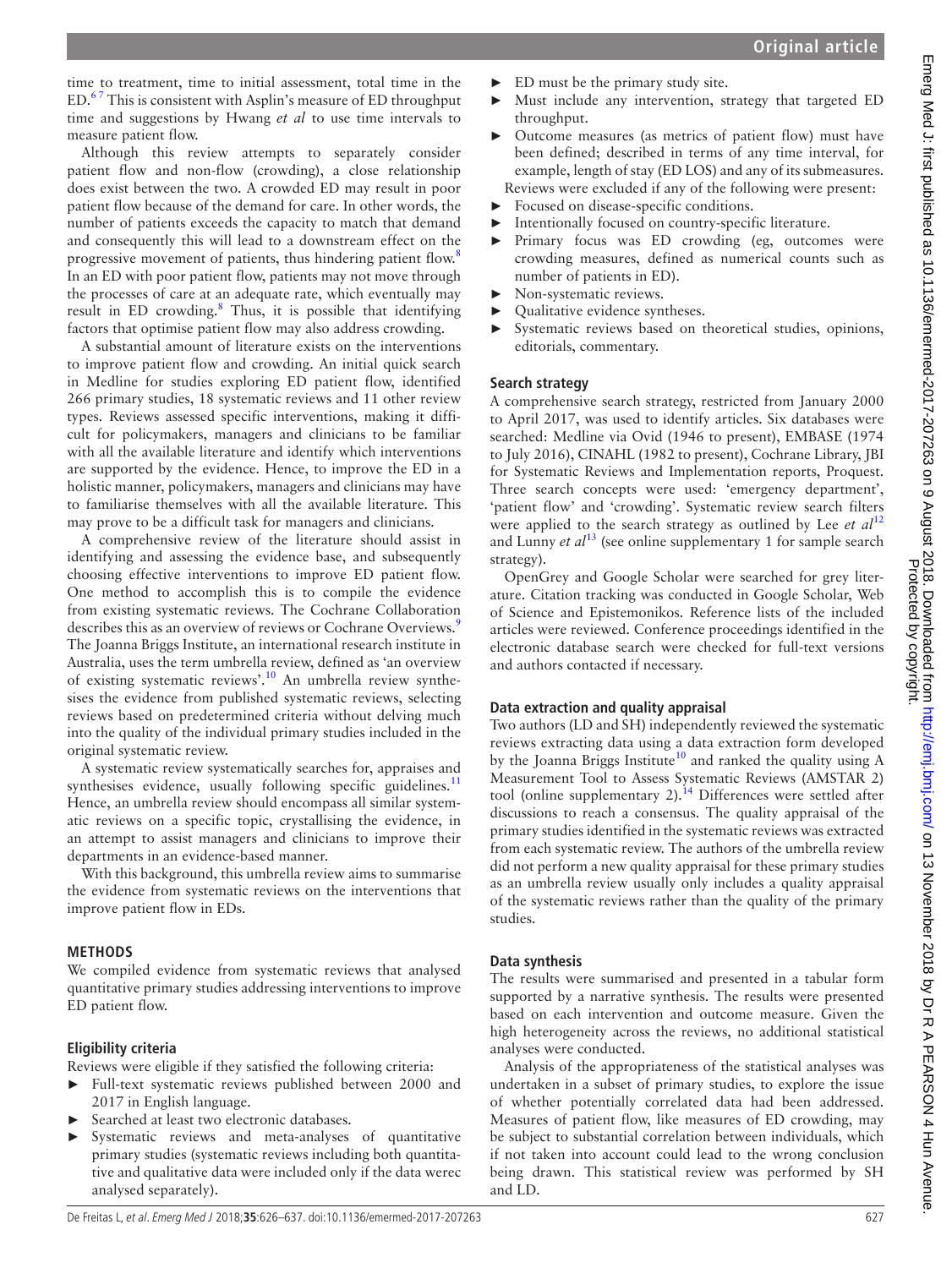

<span id="page-2-0"></span>**Figure 1** Preferred Reporting Items for Systematic Reviews and Meta-Analyses flow chart of study selection. SR, systematic review.

## **Results**

## **Results of the search process**

Six hundred seventeen articles were retrieved from the six databases. Six studies were found through reference lists and citation searching. Four hundred four articles were screened at the title stage. Thirteen full-text articles were included in the final review. The Preferred Reporting Items for Systematic Reviews and Meta-Analyses flow chart of the study selection<sup>15</sup> is depicted in [figure](#page-2-0) 1.

## **Description of included systematic reviews**

The publication dates of the 13 reviews ranged from 2006 to  $2016$ .<sup>16–28</sup> The publication dates of the primary studies ranged from 1995 to 2015. Six of the reviews used the term 'crowding' in their titles but had time interval outcome measures which made them suitable for assessing patient flow.[17 18 21 26–28](#page-11-9) There were 20 randomised control trials (RCT) and 200 non-RCTs. Of these non-RCTs, 125 studies had before-after (BA) designs. The primary studies originated from 20 countries. Participant numbers totalled over 2million.

The general characteristics of the systematic reviews are presented in [table](#page-3-0) 1. The majority of the reviews were graded as moderate to high quality based on the AMSTAR 2 score. Many of the primary studies were weak, mostly belonging to the BA study design. The systematic reviews conducted by Elder *et al*, [19](#page-11-10)

Georgiou *et*  $al^{20}$  $al^{20}$  $al^{20}$  and Jennings *et*  $al^{23}$  did not present quality assessments of the primary studies. The review by Bond *et al*<sup>[17](#page-11-9)</sup> presented a quality assessment but an interpretation of the scores was not provided. The publication agency for that review was not able to provide further information on the quality assessment.

A summary of the quality appraisals of the primary studies and the AMSTAR 2 scores is presented in online [supplementaries 3](https://dx.doi.org/10.1136/emermed-2017-207263) [and 4.](https://dx.doi.org/10.1136/emermed-2017-207263)

## **Review findings**

#### Description of interventions

The 13 systematic reviews evaluated 26 interventions: full capacity protocols, computerised provider order entry (CPOE), scribes, streaming, fast track and triage. Interventions with similar characteristics were categorised as follows: diagnostic services, assessment/short stay units, nurse-directed interventions, physician-directed interventions, administrative/organisational and miscellaneous. A description of the interventions based on the information presented in the study(s) that assessed it is presented in [table](#page-5-0) 2.

## Statistical evidence from primary RCT studies

The correlation of observations in the ED is a potential issue in the statistical analyses of the reviews and primary studies.<sup>[29 30](#page-11-13)</sup>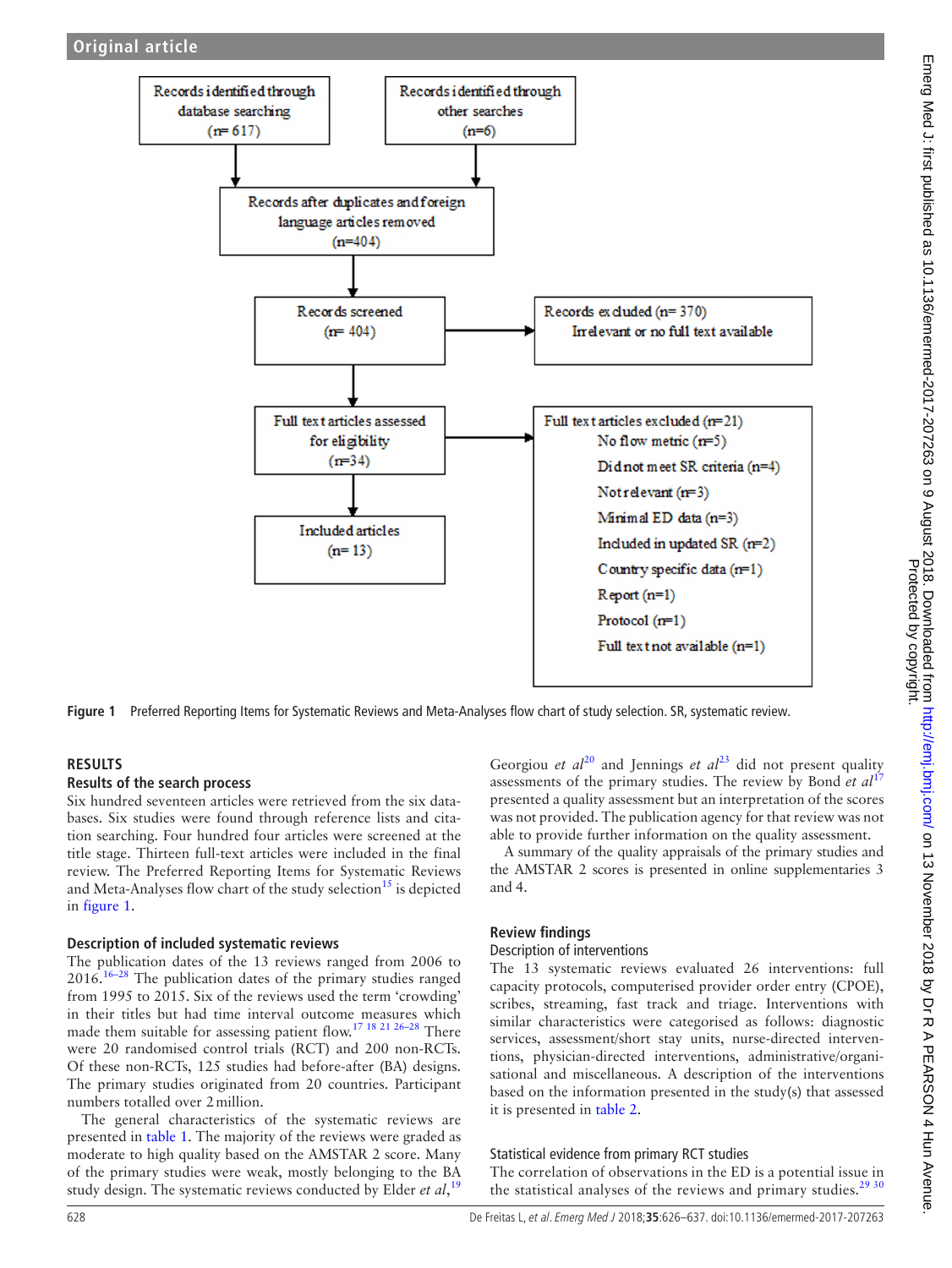<span id="page-3-0"></span>

| Table 1                        | General characteristics of the systematic reviews                                             |                                  |                           |                         |                                                                                                                                               |                                                                 |                                                                                                                                             |                 |                                                                                                 |
|--------------------------------|-----------------------------------------------------------------------------------------------|----------------------------------|---------------------------|-------------------------|-----------------------------------------------------------------------------------------------------------------------------------------------|-----------------------------------------------------------------|---------------------------------------------------------------------------------------------------------------------------------------------|-----------------|-------------------------------------------------------------------------------------------------|
| Systematic review              | Aim                                                                                           | Period of study                  | No. of primary<br>studies | participants<br>No. of  | Countries                                                                                                                                     | Study designs                                                   | Intervention                                                                                                                                | Analysis method | Flow metric                                                                                     |
| Abdulwahid et al <sup>16</sup> | Impact of senior doctor triage vs<br>the standard single nurse triage                         | 1994-2014                        | 25                        | (24 studies)<br>690 232 | each Hong Kong<br>5 Australia<br>Singapore<br>2 Canada<br>Jamaica<br>Sweden<br>12 USA<br>$2$ UK                                               | 3 Cohort<br>16 BA<br>$2$ CCT<br>4RCT                            | Senior doctor triage                                                                                                                        | Meta-analysis   | Waiting times<br>ED <sub>LOS</sub>                                                              |
| Bond et al <sup>17</sup>       | Effects of interventions designed<br>to reduce or control ED<br>overcrowding                  | Until December 2004              | 66                        | Not available           | Sweden Switzerland<br>each Hong Kong<br>New Zealand<br>13 Canada<br>5 Australia<br>Singapore<br>29 USA<br>3 Spain<br>Turkey<br>Israel<br>9 UK | 7 Cohort<br>7 CCT<br>50 BA<br>2 RCT                             | interventions, staffing changes,<br>triage, physician order entry,<br>short stay units, unique<br>Fast track, multifaceted<br>interventions | Descriptive     | Waiting times<br>ED <sub>LOS</sub>                                                              |
| Bullard et al <sup>18</sup>    | Impact of rapid assessment<br>zones/pods to mitigate ED<br>overcrowding                       | 1966-May 2009                    |                           | 23189                   | I New Zealand<br>1 Saudi Arabia<br>2 Canada,                                                                                                  | I CCT<br>IRCT<br>2BA                                            | Rapid assessment zones/pods                                                                                                                 | Descriptive     | Physician initial<br>assessment<br>ED <sub>LOS</sub>                                            |
| Elder et al <sup>19</sup>      | Effectiveness of three current<br>models of<br>ED care                                        | 1980-2014                        | $\overline{21}$           | (20 studies)<br>105413  | Singapore Sweden<br>1 each Ireland<br>7 Australia<br>3 Canada<br>2 USA<br>6 UK                                                                | 3 Retro 2 Pro<br>$2$ CCT<br>4RCT<br>1 Sur<br>1SR<br>10E<br>6 BA | Medical assessment units<br>Physician-assisted triage<br>Expanding nursing roles                                                            | Descriptive     | ED LOS, Patient off<br>stretcher times                                                          |
| Georgiou et al <sup>20</sup>   | Effect of computerised provider<br>order entry on clinical care and<br>work processes         | 1 January 1990-<br>31 May 2011   | 22                        | (18 studies)<br>61851   | 1 France<br>1 Korea<br>20 USA                                                                                                                 | 16 BA<br>2RCT<br>2 Pro<br>2 TS                                  | Computerised provider order<br>entry                                                                                                        | Descriptive     | ED LOS                                                                                          |
| Guo et al <sup>21</sup>        | Effectiveness of strategies to<br>reduce ED overcrowding                                      | September 1993-<br>December 2005 | 25                        | Not available           | 9 USA 7 Australia<br>Switzerland<br>1 each UK<br>4 Canada<br>Spain                                                                            | 2 Cohort 20 BA<br>1 RCT<br>2SR                                  | fast track, access to diagnostic<br>ED staffing/reorganisation,<br>services, system-wide<br>interventions                                   | Descriptive     | Waiting times<br>ED <sub>LOS</sub>                                                              |
| Heaton et $a^{2}$              | throughput, billing and patient<br>Effects of scribes on patient<br>and provider satisfaction | 1946-May 2015                    | $\overline{1}$            | (10 studies)<br>231129  | Germany<br>I Australia<br>I Canada<br>14 USA                                                                                                  | 5 Retro<br>1 RCT<br>4 Pro<br>1 Sur<br>6BA                       | Medical scribes                                                                                                                             | Meta-analysis   | Time to disposition<br>Patients per hour<br>Room to doctor<br>Door to room<br>ED <sub>LOS</sub> |
|                                |                                                                                               |                                  |                           |                         |                                                                                                                                               |                                                                 |                                                                                                                                             |                 | Continued                                                                                       |

**Original article**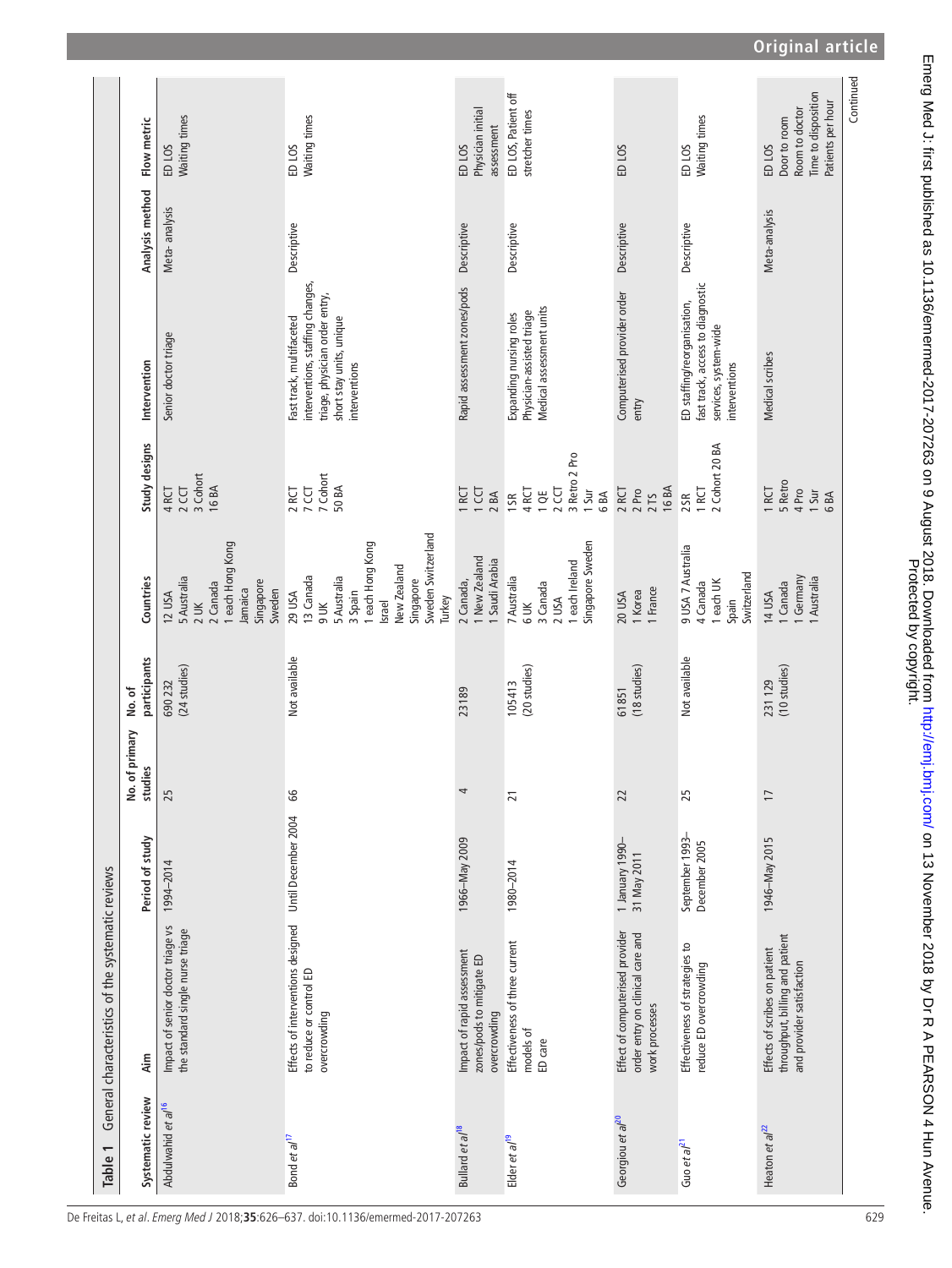| Continued<br>Table 1           |                                                                                                                                                                                                                                |                                      |                                        |                        |                                                                                                                                    |                                                                              |                                                                                                            |                 |                                                           |
|--------------------------------|--------------------------------------------------------------------------------------------------------------------------------------------------------------------------------------------------------------------------------|--------------------------------------|----------------------------------------|------------------------|------------------------------------------------------------------------------------------------------------------------------------|------------------------------------------------------------------------------|------------------------------------------------------------------------------------------------------------|-----------------|-----------------------------------------------------------|
| Systematic review              | Aim                                                                                                                                                                                                                            | Period of study                      | of primary<br>studies<br>$\frac{6}{2}$ | participants<br>No.of  | Countries                                                                                                                          | Study designs                                                                | Intervention                                                                                               | Analysis method | Flow metric                                               |
| Jennings et al <sup>23</sup>   | practitioner on cost, quality of<br>care, satisfaction and waiting<br>Impact of emergency nurse<br>times in ED                                                                                                                 | 2006-2014                            | $\overline{4}$                         | 36621                  | 1 The Netherlands<br>1 New Zealand<br>6 Australia<br>1 Canada<br>1 USA<br>$2$ UK                                                   | 1 Cohort<br>2 Audit<br>2 RCT<br>2 Pro<br>3 Sur<br>1 CC<br>$1\,$ CS<br>$2S$ R | Nurse practitioners                                                                                        | Descriptive     | Waiting times                                             |
| Ming et a $l^2$                | Impact of team triage on ED<br>patient flow                                                                                                                                                                                    | database-30 June<br>Start of<br>2015 | 4                                      | 14772                  | 2 Canada<br>1 USA<br>$1 \times$                                                                                                    | 4RCT                                                                         | Team triage                                                                                                | Meta-analysis   | Waiting times<br>ED <sub>LOS</sub>                        |
| Oredsson et al <sup>25</sup>   | Explore which interventions<br>improve ED patient flow                                                                                                                                                                         | 1966-31 March 2009                   | 33                                     | 503770                 | 1 each New Zealand<br>Northern Ireland<br>Saudi Arabia<br>9 Australia<br>Singapore<br>4 Canada<br>Turkey<br>7 USA<br>Spain<br>5 UK | 21 BA<br>9RCT<br>$1$ cct                                                     | triage, POCT, nurse requested<br>Triage-related interventions<br>(fast track, streaming, team<br>$X$ -ray) | Descriptive     | Waiting times<br>ED LOS                                   |
| Rowe et al <sup>26</sup>       | effects of overcrowding in EDs<br>Effectiveness of triage liaison<br>physicians on mitigating the                                                                                                                              | 1966-December 2005 28                |                                        | (20 studies)<br>406184 | 2 Hong Kong,<br>1 Singapore<br>2 Australia<br>2 Canada<br>17 USA<br>4 UK                                                           | 2 Pro cohort<br>16 BA<br>2 RCT<br>7 CCT<br>1 ITS                             | Triage liaison physician                                                                                   | Meta-analysis   | assessment time<br>Physician initial<br>ED LOS            |
| Rowe et al <sup>27</sup>       | ordering on mitigating the effect<br>Effectiveness of triage nurse<br>of overcrowding in EDs                                                                                                                                   | 1966-December 2005 14                |                                        | 24096                  | 1 each Singapore<br>The Netherlands<br>2 Australia<br>Hong Kong<br>3 Canada<br>Denmark<br>3 USA<br>$2$ UK                          | 2 Retro cohort<br>3 Pro cohort<br>3 RCT<br>1 CCT<br>2 CC<br>3BA              | Triage nurse ordering                                                                                      | Descriptive     | assessment time<br>Physician initial<br>ED <sub>LOS</sub> |
| Villa-Roel et al <sup>28</sup> | Effectiveness of full capacity<br>protocols on overcrowding                                                                                                                                                                    | 1966-May 2009                        | LN                                     | (4 studies)<br>128082  | 3 Canada<br>1 USA<br>$1 \times$                                                                                                    | 1CCT<br>1 ITS<br>3BA                                                         | Full capacity protocols                                                                                    | Descriptive     | ED <sub>LOS</sub>                                         |
| systematic review.             | BA, before-after; CC, case-control; CS, case series; CCT, controlled clinical trial; ITS, interrupted time series; LOS, length of stay; Pro prospective; QE, quasi-experimental; RCT, randomised controlled trial; Retro, retr |                                      |                                        |                        |                                                                                                                                    |                                                                              |                                                                                                            |                 |                                                           |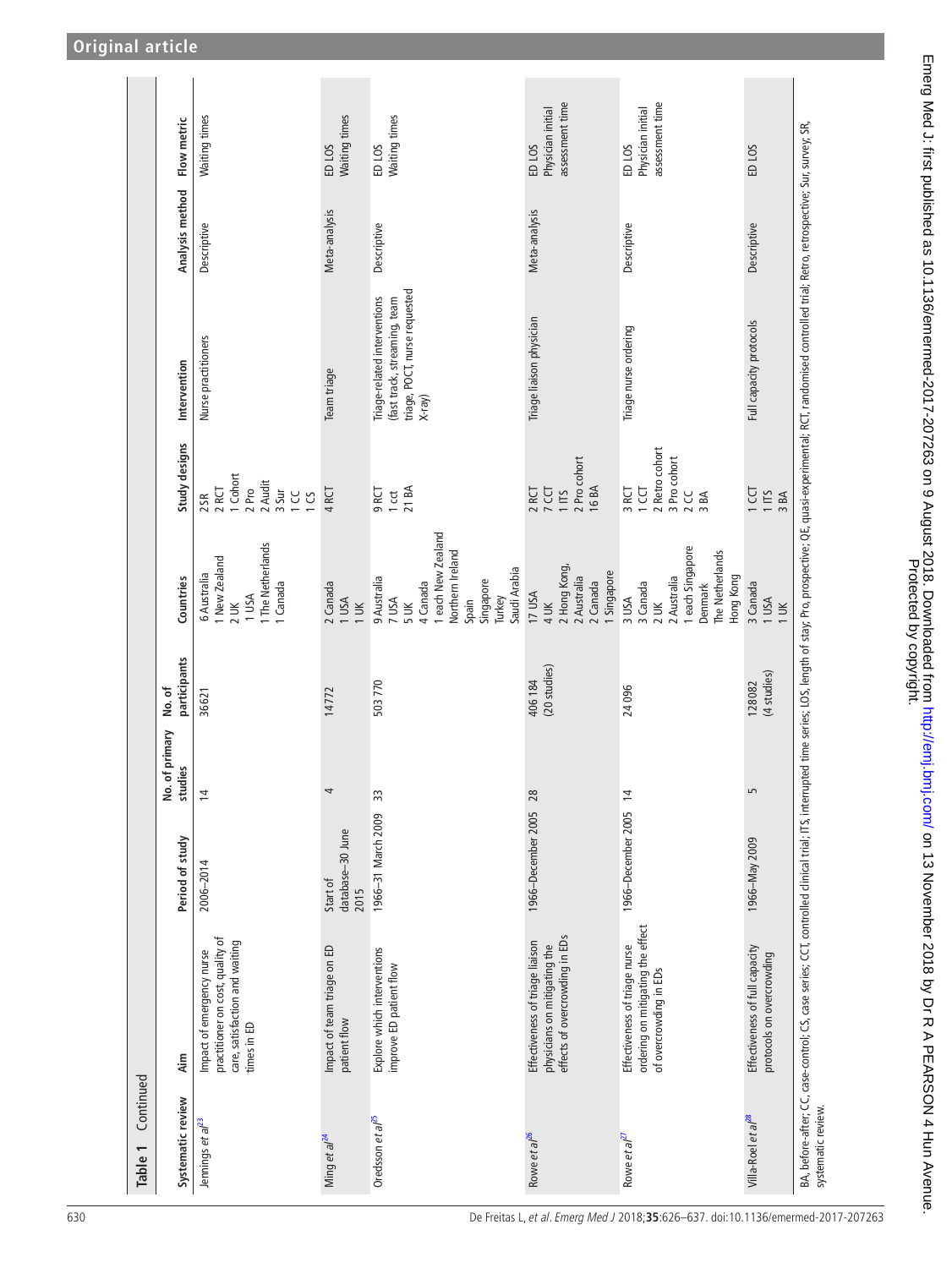Emerg Med J: first published as 10.1136/emermed-2017-207263 on 9 August 2018. Downloaded from http://emj.com/ on 13 November 2018 by Dr R A PEARSON 4 Hun Avenue.

<span id="page-5-0"></span>

| Table 2                                         | Description of interventions                                                                                                                                                                    |
|-------------------------------------------------|-------------------------------------------------------------------------------------------------------------------------------------------------------------------------------------------------|
| <b>Intervention</b>                             | <b>Definition</b>                                                                                                                                                                               |
| Full capacity protocols                         | A method to distribute admitted patients throughout<br>the hospital, usually to temporary areas, when EDs<br>have reached maximum capacity. <sup>28</sup>                                       |
| Computer provider order<br>entry                | An electronic system used to enter patient data. <sup>20</sup>                                                                                                                                  |
| <b>Scribes</b>                                  | Non-medical persons whose role is to assist clinicians<br>with non-clinical aspects of patient care such as<br>documentation of patient notes and retrieval of<br>investigations. <sup>22</sup> |
| Streaming                                       | The categorisation of patients with similar<br>characteristics (complaint or likely disposition status)<br>into distinct pathways where they can receive tailored<br>care. <sup>25</sup>        |
| Fast track                                      | A separate pathway for patients with minor<br>complaints. <sup>17</sup> <sup>25</sup>                                                                                                           |
| Triage                                          | The process of sorting patients based on acuity and<br>urgency of illness. <sup>17</sup>                                                                                                        |
| <b>Diagnostic services</b>                      |                                                                                                                                                                                                 |
| Point-of-care testing                           | Laboratory analysis that occurs in the ED. <sup>25</sup>                                                                                                                                        |
| Advanced triage                                 | A triage nurse who is allowed to order diagnostic<br>tests. $^{21}$                                                                                                                             |
| Assessment and short stay units                 |                                                                                                                                                                                                 |
| Rapid assessment zones                          | Distinct spaces in the ED for patients with ambulatory<br>complaints who can be treated without using<br>a bed. <sup>18</sup>                                                                   |
| Short stay units                                | Designed for patients who require a short period<br>of observation before a disposition decision can be<br>made. <sup>17</sup>                                                                  |
| Medical assessment units                        | Areas for patients with complex medical conditions<br>who likely require admission. <sup>19</sup>                                                                                               |
| <b>Nurse-directed interventions</b>             |                                                                                                                                                                                                 |
| <b>Nurse practitioner</b>                       | An independent nurse who is qualified to assess,<br>diagnose and treat certain medical complaints. <sup>23</sup>                                                                                |
| Triage nurse ordering                           | Nurse-initiated activities at triage (nurses may or may<br>not have had training). <sup>27</sup>                                                                                                |
| Nurse-requested X-rays                          | X-rays for limb injuries requested by nurses. <sup>25</sup>                                                                                                                                     |
| Clinical initiative nurse                       | An advanced nursing role where nurses can initiate<br>activities. <sup>19</sup>                                                                                                                 |
| Physician-directed interventions                |                                                                                                                                                                                                 |
| Physician-assisted triage                       | Presence of a physician at triage who is able to<br>expedite patient throughput. <sup>19</sup>                                                                                                  |
| Triage liaison physicians                       | Physicians and triage staff work together to manage<br>patients at the point of triage. <sup>26</sup>                                                                                           |
| Senior doctor triage                            | Placement of a senior doctor in triage to assist in the<br>management of patients prior to being seen in the<br>main ED. <sup>16</sup>                                                          |
| Team triage                                     | A triage team that includes a physician <sup>25</sup> or triage<br>performed by a team composed of at least two medical<br>personnel, either a nurse or physician. <sup>24</sup>                |
| Administrative and organisational interventions |                                                                                                                                                                                                 |
| Multifaceted                                    | Multiple strategies such as structural reorganisation,<br>implementation of coordinators, changing staffing<br>numbers or introducing longer opening hours for other<br>services. <sup>17</sup> |
| System-wide interventions                       | Interventions that addressed more than one<br>component in Asplin's three-component model. <sup>21</sup>                                                                                        |
| Staffing changes/ED<br>staffing/reorganisation  | Interventions that focused on changing staffing<br>numbers or restructuring the ED. <sup>17 21</sup>                                                                                            |
| Miscellaneous                                   |                                                                                                                                                                                                 |
|                                                 | Dedicated ED radiology staff Technical radiology staff dedicated to the ED. <sup>17</sup>                                                                                                       |
| Electronic board tracking                       | An electronic system that provides up-to-date<br>information on patients' status. <sup>17</sup>                                                                                                 |
| <b>Bedside registration</b>                     | Registration occurring at the patient's bedside. <sup>17</sup>                                                                                                                                  |

Many standard statistical tests assume that the observations are independent.[29 30](#page-11-13) An independent observation assumes, for example, that the waiting time of one patient is not correlated with the waiting time of another but this is unlikely to be true in the ED since patients arriving at similar times are also likely to have similar waiting times. Therefore, it is important to consider the dependent nature of the observations when analysing data. Using tests that do not consider dependency or correlation may result in the incorrect estimation of the p value with misleading conclusions.<sup>[29](#page-11-13)</sup>

Ming *et*  $al^{24}$  $al^{24}$  $al^{24}$  discussed the correlation issue in their review. Since only one systematic review made reference to the issue, the statistical tests used in a subset of primary studies were examined. Given the substantial number of primary studies that would have to be assessed together with the complexity of the statistical issue, the decision was made to focus only on RCTs. RCTs have stronger study designs that can provide reliable evidence once analysed appropriately. While non-randomised designs are likely to be at an even greater risk for correlation and clustering issues, these designs, particularly the BA studies, are already at high risk of bias even if analysed appropriately. In each systematic review, RCTs that assessed a flow metric were extracted and included. Fifteen RCTs assessed the outcome measures of interest and 14 articles were located (S1-14) (see online [supplementary 5](https://dx.doi.org/10.1136/emermed-2017-207263) for the statistical review of RCTs).

## Summary of findings

A summary of findings for each intervention, based on each outcome measure, is presented in tabular form together with a narrative synthesis. Overlap of primary studies in reviews assessing the same intervention is highlighted in the summary tables.

The summary of findings for full capacity protocols, CPOE, scribes, streaming, fast track, triage, diagnostic services, assessment and short stay units are presented in [table](#page-6-0) 3; nurse-directed and physician-directed interventions are presented in [tables](#page-7-0) 4 [and 5](#page-7-0); administrative/organisational and miscellaneous interventions are presented in [table](#page-8-0) 6.

## *Full capacity protocols*

This was evaluated in one BA Canadian study from one systematic review. The full capacity protocol significantly improved ED LOS for all admitted patients. $28$  However, as the review was based on one weak quality study, in abstract form, it is difficult to draw conclusions.

## *Computerised provider order entry*

Two reviews examined the effect of CPOE on patient flow.<sup>[17 20](#page-11-9)</sup> The results were derived from studies conducted in the USA and Canada. Bond *et al* reported a decrease in ED LOS in two non-RCT studies and an increase seen in one BA.<sup>[17](#page-11-9)</sup>Two BA studies in the review by Georgiou *et al* reported decreases in LOS (−1.94 hours, 95%CI 0.79 to 3.09 hours; −30 min, 95%CI 28 to 33 min) while two reported increases in LOS (17.4, 95%CI 8.7 to 26.2min; 36min, 95%CI 26 to 46min).[20](#page-11-11) The review by Georgiou *et al* concluded that CPOE had inconsistent effects on ED LOS.<sup>20</sup>

## *Scribes*

The impact of scribes on patient flow was examined in one review that compared services with scribes with those without. $^{22}$  The settings included six academic and two community EDs across the USA (six), Canada (one) and Australia (one). The primary studies were based on non-RCT designs and those assessing LOS had a high (one) and moderate (four) risk of bias. Meta-analyses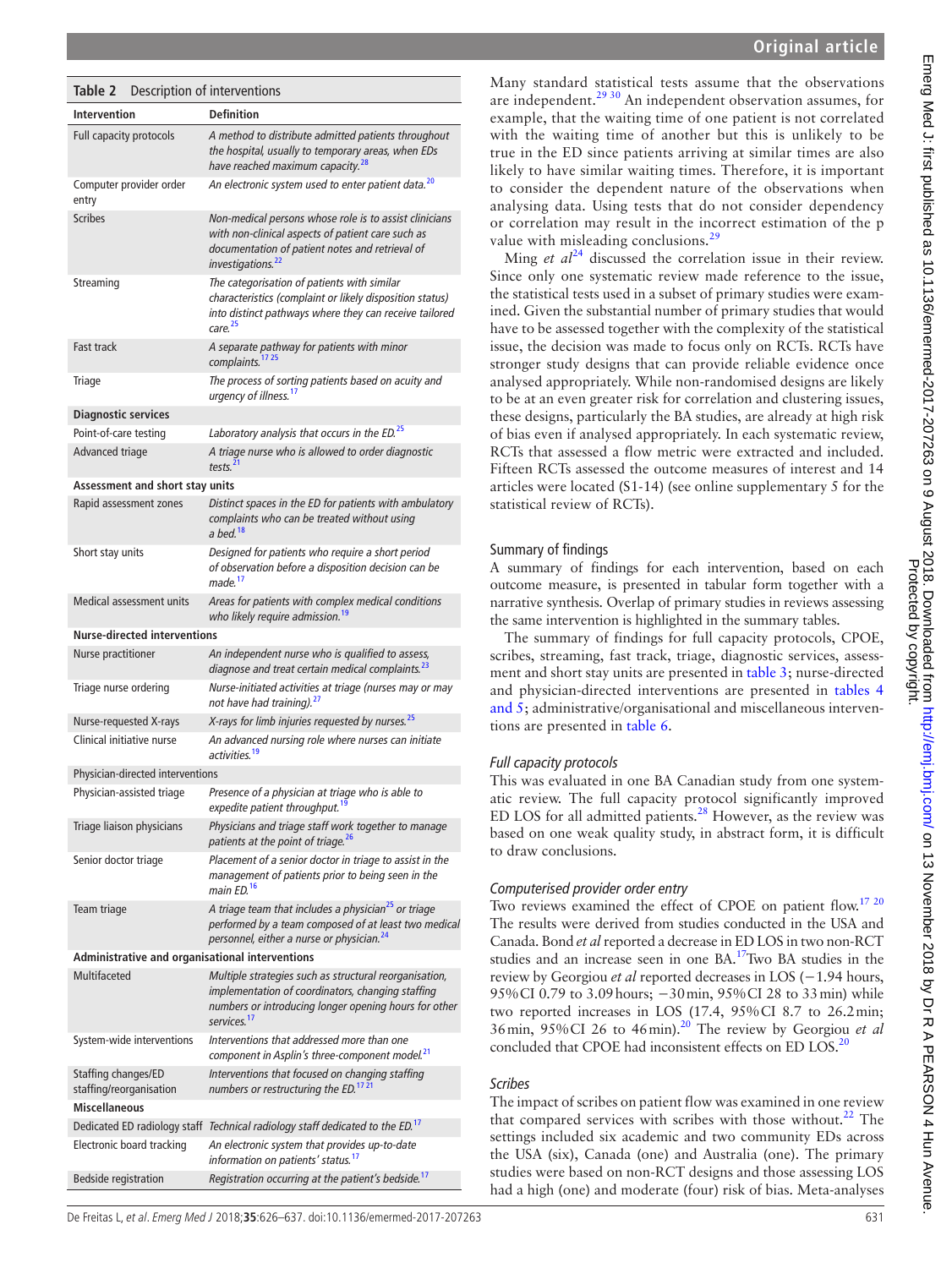<span id="page-6-0"></span>

|  |  |  | <b>Table 3</b> Summary of effects of interventions |
|--|--|--|----------------------------------------------------|
|--|--|--|----------------------------------------------------|

| Intervention<br>(author)                            | <b>Outcome</b>                      | Study design                                            | No. of participants  | <b>Results</b>                                                                                                                                                                                                                                                                                      |
|-----------------------------------------------------|-------------------------------------|---------------------------------------------------------|----------------------|-----------------------------------------------------------------------------------------------------------------------------------------------------------------------------------------------------------------------------------------------------------------------------------------------------|
| <b>Full capacity protocols</b><br>(Villa-Roel)      | ED LOS                              | 1 BA                                                    | 61329                | ED LOS decreased: 18.9 vs 13.9 hours, $p<0.001$ (for all admitted<br>patients)                                                                                                                                                                                                                      |
| <b>Computerised provider</b><br>order entry         | ED LOS                              | Georgiou<br>3 BA                                        | 52501<br>(2 studies) | Two studies each showed decreases and increases in ED LOS                                                                                                                                                                                                                                           |
|                                                     |                                     | <b>Bond</b><br>1 cohort, 2 BA                           | Not available        | Two studies (cohort, BA) showed decreased LOS; one study<br>showed increased LOS (BA)                                                                                                                                                                                                               |
|                                                     | Other                               | Georgiou<br>3 BA                                        | Not available        | Decreased door to physician, physician to disposition decision,<br>disposition decision to discharge times from one study                                                                                                                                                                           |
| <b>Scribes</b><br>(Heaton)                          | ED LOS                              | 2 retrospective matched, 3 BA                           | 31970<br>(4 studies) | No difference in ED LOS: MD -1.6 min, 95% CI (-22.3 to 19.2)<br>$I^2 = 87.62\%$ , p<0.0001                                                                                                                                                                                                          |
|                                                     | Provider to<br>disposition time     | 1 retrospective matched, 2 BA                           | 25543<br>(2 studies) | No difference: MD 18.8 min, 95% CI<br>$(-7.3 \text{ to } 44.6)$ , $1^2 = 85.1\%$ , p<0.0001                                                                                                                                                                                                         |
|                                                     | Number of patients<br>seen per hour | 1 prospective matched, 1<br>retrospective matched, 2 BA | 6878<br>(2 studies)  | Increase: 0.17 more patients per hour, 95% CI (0.02 to 0.32),<br>$I^2 = 94.9\%$ , p=0.000                                                                                                                                                                                                           |
| Streaming                                           | ED LOS                              | 2 BA                                                    | 141017               | Median reduction in ED LOS of 9.5 min (min 0-max 11)                                                                                                                                                                                                                                                |
| (Oredsson)                                          | Waiting time                        | 3 BA                                                    | 240 429              | Median reduction in ED LOS of 31 min (min 14–max 48)                                                                                                                                                                                                                                                |
| <b>Fast track</b>                                   | ED LOS                              | Oredsson<br>2 RCT*, 8 BA                                | >100000              | Median reduction in ED LOS of 27 min (4 min-74 max)                                                                                                                                                                                                                                                 |
|                                                     |                                     | <b>Bond</b><br>1 RCT, 4 CCT, 5 cohort, 6 BA+            | Not available        | 15 studies showed improvement in ED LOS; two studies showed<br>no difference                                                                                                                                                                                                                        |
|                                                     |                                     | Guo<br>3 BA‡                                            | Not available        | ED LOS decreased                                                                                                                                                                                                                                                                                    |
|                                                     | <b>Waiting time</b>                 | Oredsson<br>1 RCT§, 8 BA                                | >90000               | Median reduction in waiting time of 24.5 min (2 min-51 max)                                                                                                                                                                                                                                         |
|                                                     |                                     | <b>Bond</b><br>3 CCT, 1 cohort, 6 BA¶                   | Not available        | Eight studies showed decreased waiting times; one study<br>showed an increase                                                                                                                                                                                                                       |
|                                                     |                                     | Guo<br>1 BAt                                            | Not available        | Decreased waiting times                                                                                                                                                                                                                                                                             |
| <b>Triage</b><br>(Bond)                             | Waiting time                        | 3 BA, 2 CCT                                             | Not available        | Decreased waiting times in 2 BA; increased in 3 (2 CCT, 1 BA)                                                                                                                                                                                                                                       |
| Diagnostic services                                 |                                     |                                                         |                      |                                                                                                                                                                                                                                                                                                     |
| Point-of-care testing                               | ED LOS                              | <b>Oredsson</b><br>2 RCT, 3 BA                          | 18401                | Median reduction in ED LOS of 21 min (-8 min-54 max)                                                                                                                                                                                                                                                |
|                                                     |                                     | <b>Bond</b><br>1 RCT, 1 BA                              | Not available        | ED LOS decreased                                                                                                                                                                                                                                                                                    |
|                                                     |                                     | Guo<br>1 RCT**, 1 BA**                                  | Not available        | ED LOS decreased                                                                                                                                                                                                                                                                                    |
| Advanced triage                                     | ED LOS                              | Guo<br>1 Cohort                                         | Not available        | ED LOS decreased                                                                                                                                                                                                                                                                                    |
| Assessment and short stay units                     |                                     |                                                         |                      |                                                                                                                                                                                                                                                                                                     |
| Rapid assessment zones/ ED LOS<br>pods<br>(Bullard) |                                     | 1 RCT, 1 CCT, 1 BA                                      | 22989                | ED LOS decreased<br>RCT: MD -20 min, 95% CI (-47.2 to 7.2)<br>BA: MD -192 min, 95% CI (-211.6 to -172.4)<br>Acuity level 5<br>RCT: MD -34 min, 95% CI (-68.6 to 0.6)<br>CCT: MD -20 min, 95% CI (-23.1 to -16.9)                                                                                    |
|                                                     | Physician initial<br>assessment     | 1 RCT, 1 CCT, 2 BA                                      | 18722                | Physician initial assessment time decreased<br>RCT: MD $-8.0$ min, 95% CI ( $-13.8$ to $-2.2$ )<br>BA: MD -33 min, 95% CI (-42.3 to -23.6)<br>BA: MD -18 min, 95% CI (-22 to -13.8)<br>Acuity level 5<br>RCT: MD -14 min, 95% CI (-33.5 to 5.5)<br>CCT: MD - 11.1 min, 95% CI ( $-12.4$ to $-9.8$ ) |
| Short stay unit (Bond)                              | ED LOS                              | 1 BA                                                    | Not available        | Decreased for treat and release patients                                                                                                                                                                                                                                                            |
| Medical assessment unit<br>(Elder)                  | Other                               | 1 retrospective cohort                                  | 894                  | Mean time from medical assessment to decision: 170.2 min                                                                                                                                                                                                                                            |

\*Two RCTs in Oredsson-labelled CCT in Bond.

†Two of the six studies also in Oredsson for LOS.

‡Same study in all three SRs.

§One RCT in Oredsson was labelled CCT in Bond.

¶Three of the six studies also in Oredsson.

\*\*Same studies seen in Bond and Oredsson.

CCT, controlled clinical trial; LOS, length of stay; MD, mean difference; RCT, randomised controlled trial; SR, systematic review.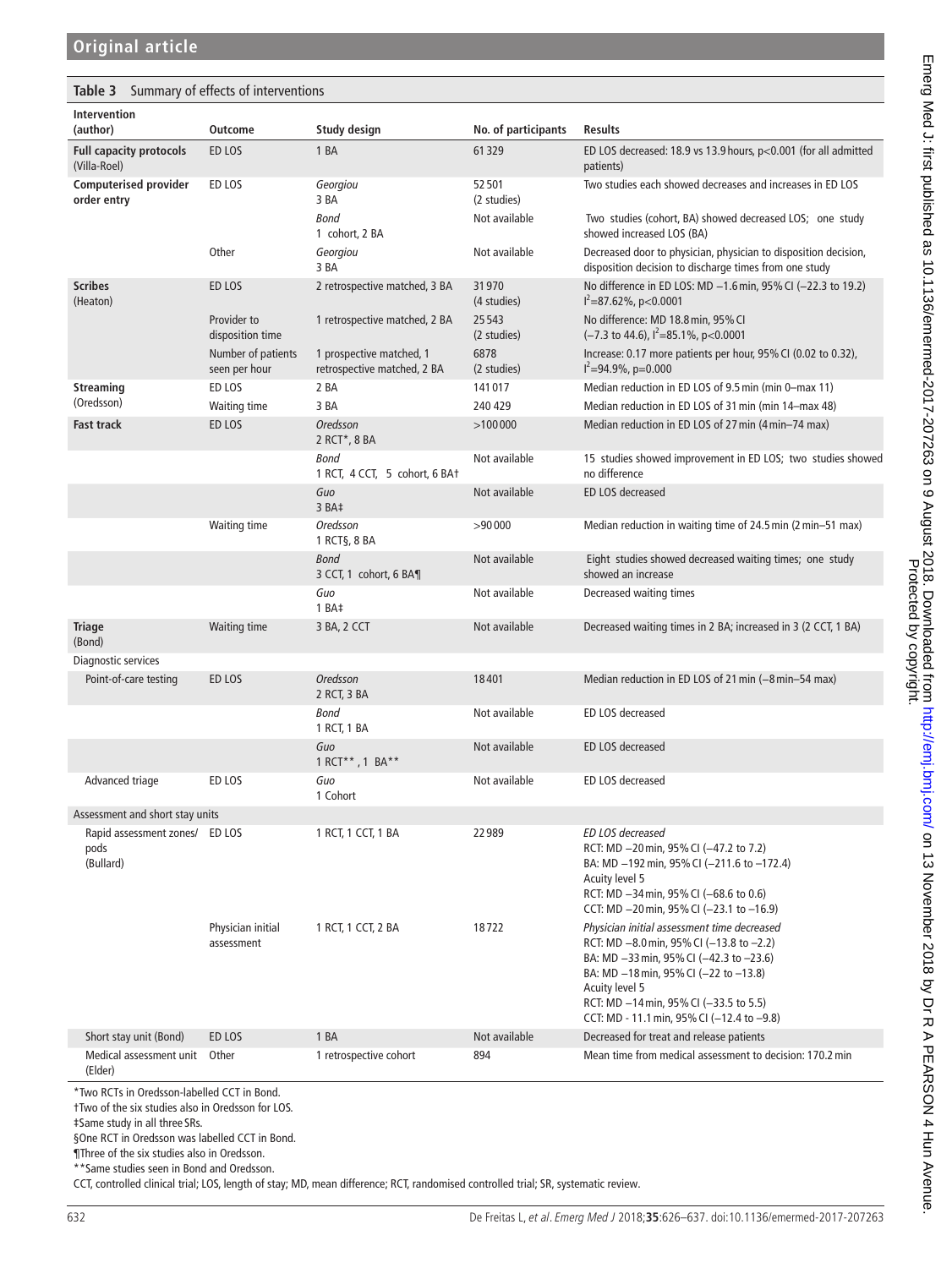<span id="page-7-0"></span>

|                                                          | <b>Table 4</b> Summary of findings for nurse-directed interventions |                                                                                    |                             |                                                                                                                                                            |
|----------------------------------------------------------|---------------------------------------------------------------------|------------------------------------------------------------------------------------|-----------------------------|------------------------------------------------------------------------------------------------------------------------------------------------------------|
| Intervention                                             | <b>Outcome</b>                                                      | Study design                                                                       | No. of participants Results |                                                                                                                                                            |
| Nurse directed                                           |                                                                     |                                                                                    |                             |                                                                                                                                                            |
| Nurse practitioners<br>(Jennings)                        | ED LOS                                                              | 1 cohort, 2 descriptive, 2<br>audit, 1 case series, 1 case-<br>control             | 32419                       | ED LOS decreased in five studies; three studies showed no<br>difference                                                                                    |
|                                                          | Waiting time                                                        | 1 RCT, 1 cohort, 2 audit, 1<br>descriptive, 1 case series, 1<br>case-control, 1 BA | 9592                        | Waiting time decreased in five studies; four studies showed<br>no difference                                                                               |
| Nurse practitioners/<br>clinical initiative              | ED LOS                                                              | 1 RCT, 2 cohort, 1 BA, 1 case-<br>control                                          | 22331<br>(4 studies)        | ED LOS decreased in four studies; one study showed no<br>difference                                                                                        |
| nurse (Elder)                                            | Waiting time                                                        | 1 RCT, 2 cohort, 1 case-<br>control, 1BA                                           | 23933                       | Waiting time decreased in four studies; one study showed<br>no difference                                                                                  |
| Triage nurse ordering<br>(Rowe)                          | ED LOS                                                              | 3 RCT, 1 CCT, 3 cohort, 3 BA, 2 22 084<br>case-control                             |                             | ED LOS decreased<br>1RCT: MD -37.2 min, 95% CI (-44.1 to 30.3), p<0.00001<br>3 Non-RCT: MD -50.9 min, 95% CI (-56.3 to -45.5);<br>$I^2 = 92\%$ , p<0.00001 |
|                                                          | ED LOS (patients with<br>fractures)                                 |                                                                                    |                             | 3 RCT: MD -20 min, 95% CI (-37.48 to -1.91);<br>$I^2 = 92\%$ , p=0.03<br>5 Non-RCT: MD -18.2 min, 95% CI (-23.2 to -13.2);<br>$I^2 = 28\%$ , p < 0.00001   |
|                                                          | ED LOS (patients with no<br>fractures)                              |                                                                                    |                             | 2 RCT: MD 0.9 min 3, 95% CI (-5.44 to 7.31);<br>$I^2=0\%$ , p = 0.77<br>2 Non-RCT: MD -33 min, 95% CI (-71.13 to 3.26);<br>$I^2 = 94\%$ , p=0.07           |
|                                                          | Physician initial<br>assessment time                                | 2 RCT, 1 cohort                                                                    | 4141                        | Physician initial assessment time decreased<br>2 RCT: MD -3.0, 95% CI (-6.9 to 0.9), $I^2=0\%$ , p=0.14<br>Cohort: 10 min reduction                        |
| Nurse-initiated X-rays ED LOS/waiting time<br>(Oredsson) |                                                                     | 3 RCT                                                                              | 2682                        | Median reduction of 10 min (min 6-37 max)                                                                                                                  |

BA, before-after; CCT, controlled clinical trial; LOS, length of stay; MD, mean difference; RCT, randomised controlled trial.

performed by the review authors found that scribes had no difference on ED LOS and provider to disposition time.

There was a statistically significant but small increase in the number of patients seen per hour. There were no pooled results comparing the effect of scribes in academic versus community EDs, so it is unclear if the type of ED setting affected the results. The review concluded that evidence was limited for the use of scribes. $<sup>2</sup>$ </sup>

## *Streaming*

Streaming was assessed by one review whose studies were conducted in Australia (two) and the USA (one).<sup>25</sup> The primary studies were all moderate-quality BA designs. Pooled results from these studies showed decreased ED LOS and waiting time. One primary Australian study examined the effect of streaming in the different triage categories and found improved ED LOS for lower acuity patients (14 and 18min less for level 4 and 5 patients, respectively).<sup>25</sup> Although streaming had a positive effect on flow metrics, the review concluded that there was weak evidence to support its use. $^{25}$  $^{25}$  $^{25}$ 

## *Fast track*

Three reviews examined the effect of fast track on flow metrics.<sup>17 21 25</sup> Studies were conducted in the USA (seven), Canada (seven), the UK (five), Australia (five) and one each from New Zealand, Saudi Arabia, Turkey and Spain.

Pooled results from Oredsson *et al* found that fast track reduced both ED LOS and waiting times.<sup>[25](#page-11-18)</sup> These results for ED LOS were based on seven moderate (two RCT, five BA) and three low (BA) quality studies while those for waiting times were based on six moderate (one RCT, five BA) and three low (BA) quality studies. In the study by Bond *et al*, 15 primary studies showed improved ED

LOS and 8 showed improved waiting times.<sup>17</sup> The quality of these studies was not known. The results from Guo *et al* also showed decreases in ED LOS and waiting times. These were based on low (BA) quality primary studies. The reviews by Oredsson *et al* and Bond *et al* concluded that there was moderate evidence to support the use of fast track.<sup>1725</sup>

Three RCTs assessed the fast track intervention. Two were cluster RCT designs but there was no evidence to suggest that a cluster analysis was performed (S7, S8). The third RCT was an individual-level RCT that used appropriate statistical analyses but did not consider clustering in the analysis (S14).

## *Triage*

The use of triage systems was assessed by one review with studies conducted in the USA (three) and the UK (two). The quality of these studies is not known. The results were mixed two BA studies showed a decrease in waiting times while three studies (two controlled clinical trial (CCT), one BA) showed an increase. The review concluded that the results were inconclusive.<sup>[17](#page-11-9)</sup>

## *Diagnostic services*

Three reviews assessed diagnostic services which included point-of-care testing<sup>17 25</sup> and advanced triage.<sup>[21](#page-11-15)</sup> Point-of-care testing was evaluated in the USA (three), the UK (one) and Canada (one); all three reviews showed a reduction in ED LOS. The review by Oredsson *et al* had three moderate (one RCT, two BA) and two low (one RCT, one BA) quality primary studies and concluded that there was limited evidence to support use of point-of-care testing.<sup>[25](#page-11-18)</sup> Guo *et al* assessed advanced triage in one good quality cohort study, which showed a reduction in  $LOS.^{21}$ .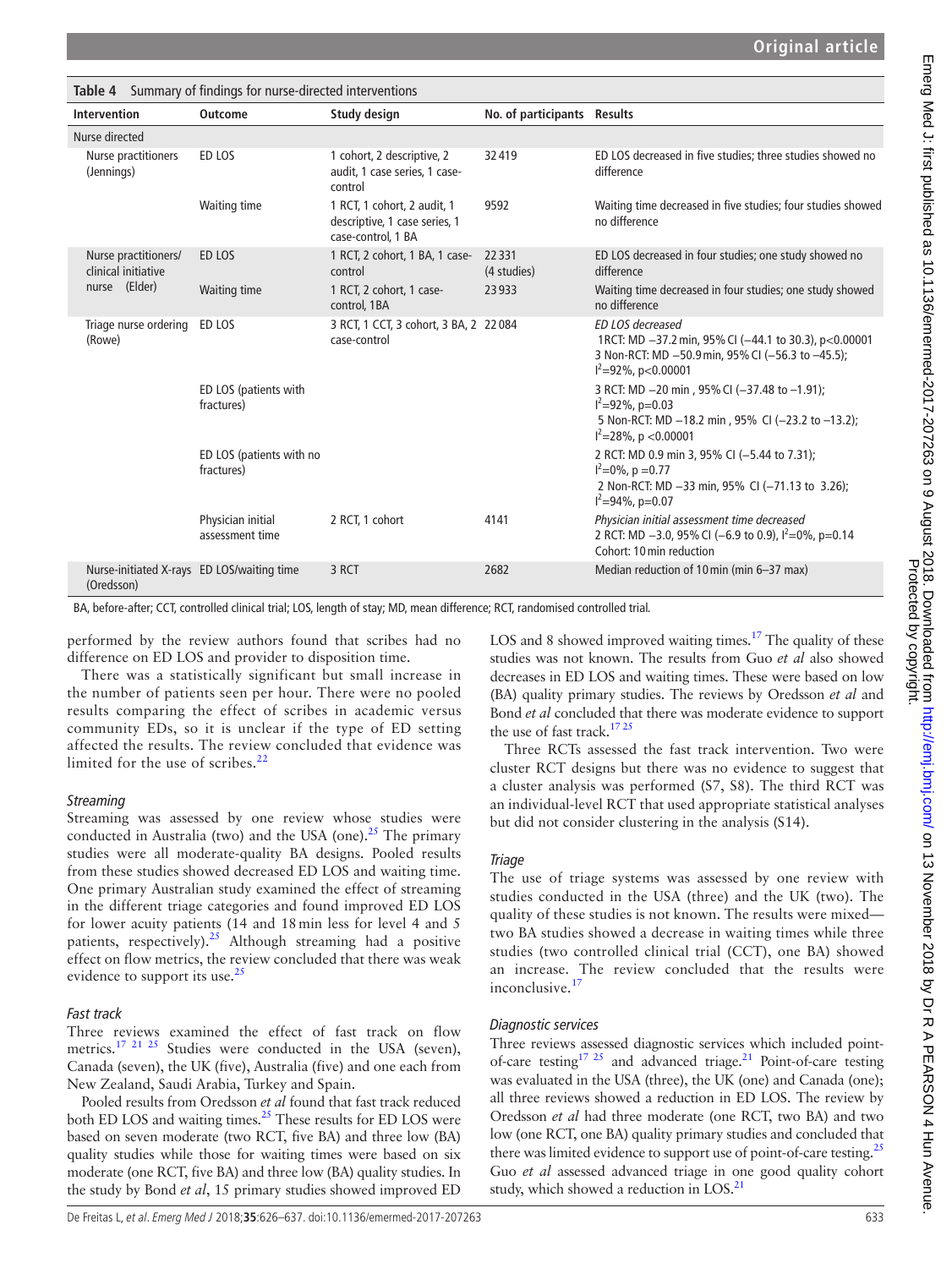| <b>Intervention</b>                  | Outcome                         | Study design                            | No. of participants Results |                                                                                                                                                                                                                                                                                 |
|--------------------------------------|---------------------------------|-----------------------------------------|-----------------------------|---------------------------------------------------------------------------------------------------------------------------------------------------------------------------------------------------------------------------------------------------------------------------------|
| Physician directed                   |                                 |                                         |                             |                                                                                                                                                                                                                                                                                 |
| Physician-assisted                   | ED LOS                          | 1 RCT, 3 BA                             | 64815                       | ED LOS decreased in 1 RCT and 3 BA                                                                                                                                                                                                                                              |
| triage (Elder)                       | Waiting time                    | 2 CCT, 1 BA                             | 24545                       | Waiting time decreased in 1 CCT and 1 BA studies; no result for 1<br><b>CCT</b>                                                                                                                                                                                                 |
| Triage liaison physician<br>(Rowe)   | ED LOS                          | 2 RCT, 4 CCT, 11 BA, 1 ITS,<br>1 cohort | 367828<br>(13 studies)      | ED LOS decreased in 2 RCT: MD -36.8, 95% CI (-51.1 to -22.8),<br>$I^2=0\%$ , p<0.00001                                                                                                                                                                                          |
|                                      | Physician initial<br>assessment | 1 RCT, 2 CCT, 6 BA                      | 171185<br>(7 studies)       | Physician initial assessment time decreased<br>1 RCT: MD -30 min, 95% CI (-56.9 to -3.0)<br>8 Non-RCT: median absolute improvement -19 min (IQR -26 to -11)                                                                                                                     |
| Senior doctor triage<br>(Abdulwahid) | ED LOS                          | 4 RCT, 1 CCT, 3 cohort, 11 BA           | 605 931                     | ED LOS decreased RCT 1: MD -122, 95% CI (-133.38 to -110.62)<br>RCT 2: MD -36, 95% CI (-50.97 to -21.03)<br>RCT 3: MD -45, 95% CI (-91.48 to 1.48)<br>ED LOS increased RCT 4: MD 6, 95% CI (-11.58 to 23.58)<br>12 Non-RCT: median decrease in ED LOS of -26 min (IQR -6 to-56) |
|                                      | Waiting time                    | 2 RCT, 3 cohort, 8 BA                   | 275254                      | Waiting time decreased<br>2 RCT: MD -26.1, 95% CI (-31.6 to -20.6), $I^2=0\%$ , p<0.00001<br>11 Non-RCT: median decrease in waiting time of -15 min (IQR -7.5<br>to $-18$ )                                                                                                     |
| Team triage                          | ED LOS                          | Rowe<br>1 cohort, 3 BA                  | 82 297<br>(3 studies)       | ED LOS decreased<br>4 Non-RCT: MD-22.7, 95% CI (-24.3 to -21.0), $I^2=0\%$ , p<0.00001<br>13 Non-RCT: median absolute improvement -36 min (IQR -46 to<br>$21$ min $)$                                                                                                           |
|                                      |                                 | <b>Oredsson</b><br>2 RCT*, 2BA          | 29674                       | Median reduction in ED LOS of 40.5 min (min 0– max 55)                                                                                                                                                                                                                          |
|                                      |                                 | Ming<br>4 RCT                           | 14772                       | ED LOS decreased<br>RCT 1: MD $-24$ min, p = 0.005; RCT 2: MD $-36$ min, p = 0.001<br>RCT 3: MD $-21$ min, p = 0.168; RCT 4: MD $-45$ min, p = 0.057                                                                                                                            |
|                                      | <b>Waiting time</b>             | Oredsson<br>3 BA                        | 25927                       | Median reduction of 18 min (min 16-max 20)                                                                                                                                                                                                                                      |
|                                      |                                 | Ming<br>2 RCT                           | 7328                        | Waiting time decreased: RCT 1: MD $-$ 26 min, $p < 0.001$ ; RCT 2:<br>$MD - 30$ min, $p = 0.029$                                                                                                                                                                                |

\*Same RCT in Ming.

BA, before-after; CCT, controlled clinical trial; LOS, length of stay; MD, mean difference; RCT, randomised controlled trial.

<span id="page-8-0"></span>

|  |  |  | Table 6 Summary of findings for administrative/organisational and miscellaneous interventions |
|--|--|--|-----------------------------------------------------------------------------------------------|
|--|--|--|-----------------------------------------------------------------------------------------------|

| Administrative/organisational interventions |              |                 |               |                                                                                                                                                                                                                                                                                                                             |
|---------------------------------------------|--------------|-----------------|---------------|-----------------------------------------------------------------------------------------------------------------------------------------------------------------------------------------------------------------------------------------------------------------------------------------------------------------------------|
| Multifaceted(Bond)                          | ED LOS       | 7 <sub>BA</sub> | Not available | Seven studies showed decreased ED LOS; one showed increase                                                                                                                                                                                                                                                                  |
|                                             | Waiting time | 3 BA            | Not available | Decreased waiting times in all                                                                                                                                                                                                                                                                                              |
| Staffing changes (Bond)                     | ED LOS       | 4 <sub>BA</sub> | Not available | ED LOS decreased in three studies; no difference in one study                                                                                                                                                                                                                                                               |
|                                             | Waiting time | 5 <sub>BA</sub> | Not available | Decreased waiting time in five studies; one reported increase for urgent<br>cases                                                                                                                                                                                                                                           |
| ED staffing/reorganisation(Guo)             | ED LOS       | 1 cohort, 2 BA  | Not available | ED LOS decreased                                                                                                                                                                                                                                                                                                            |
|                                             | Waiting time | 2 BA            | Not available | Waiting time decreased                                                                                                                                                                                                                                                                                                      |
| System-wide interventions(Guo)              | ED LOS       | 1 BA            | Not available | Decreased ED LOS with a mean 27 min preintervention vs 22 min<br>postintervention<br>(p<0.001)                                                                                                                                                                                                                              |
|                                             | Other        | 1BA             | Not available | Time from arrival to exam room:<br>27 min preintervention vs 22 min postintervention ( $p<0.001$ )<br>Time from exam room to physician: mean 20 preintervention vs 18<br>postintervention (p<0.001)<br>Time from physician evaluation to discharge: mean 100 min<br>preintervention vs 99 min postintervention ( $p=0.33$ ) |
| Miscellaneous interventions (Bond)          |              |                 |               |                                                                                                                                                                                                                                                                                                                             |
| Electronic tracking board                   | ED LOS       | 1 BA            | Not available | ED LOS decreased                                                                                                                                                                                                                                                                                                            |
| Dedicated ED radiology staff                | ED LOS       | 1 BA            | Not available | ED LOS decreased                                                                                                                                                                                                                                                                                                            |
| <b>Bedside registration</b>                 | Other        | 1 BA            | Not available | Time from triage to room decreased<br>No effect on mean time from room to disposition                                                                                                                                                                                                                                       |

BA, before-after; LOS, length of stay.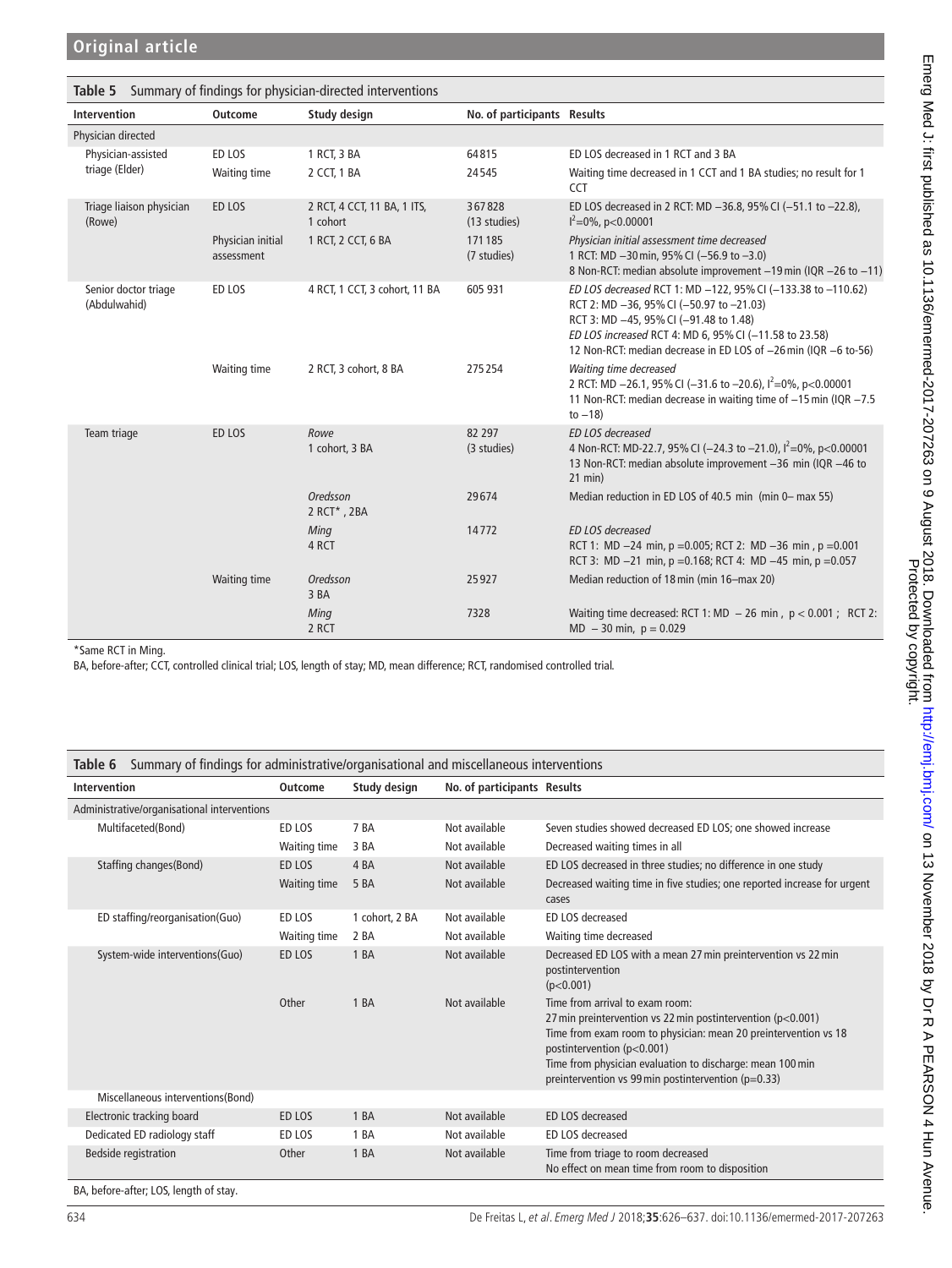Two individual-level RCTs assessed point-of-care testing (S12, S13). The statistical tests used were considered appropriate for the design but did not consider clustering/correlation of the data.

#### *Assessment and short stay units*

Three reviews examined assessment and short stay units. $17-19$ Studies were conducted in the USA (one), Canada (three), New Zealand (one) and Saudi Arabia (one). Short stay units showed a reduction in ED LOS for treat-and-release patients from a BA study.[17](#page-11-9) Bullard *et al* assessed rapid assessment zones and found shorter ED LOS based on one RCT and BA study both rated as low quality.<sup>18</sup> The authors concluded that there was insufficient evidence to support rapid assessment zones.<sup>[17 18](#page-11-9)</sup>

## *Nurse-directed interventions*

Nurse-directed interventions consisted of various interventions relating to nursing activities. Four reviews contributed to this category.<sup>19 23 25 27</sup> The primary studies were conducted in Australia (eight), the UK (six), Canada (five), the USA (three) and one study each in New Zealand, Hong Kong, Singapore, the Netherlands and Sweden.

Two systematic reviews from Jennings *et al*<sup>[23](#page-11-12)</sup> found that nurse practitioners led to shorter waiting times and LOS. Those findings were based on low-quality studies and the authors concluded that the evidence was limited.

Rowe *et al*<sup>[27](#page-11-20)</sup> examined the impact of triage nurse ordering. The primary studies compared nurse-initiated X-rays with ED physician-initiated X-rays. The primary studies assessing the ED LOS were all weak three RCT, one CCT, two case-control (CC), three cohort and three BA). One RCT found a statistically significant reduction in ED LOS with triage nurse ordering.[27](#page-11-20) Oredsson *et al* looked at nurse-requested X-rays and found a decrease in ED LOS/waiting times based on three RCTs. $^{25}$  $^{25}$  $^{25}$  The primary studies by Oredsson *et al* assessing ED LOS were moderate (one RCT) and low (one RCT) quality while those assessing waiting times were moderate (one RCT) quality. The review concluded that evidence was limited.<sup>25</sup>

Four of the primary studies assessing nurse-directed interventions were RCTs. One used a cluster RCT design (S6) and three were individual-level RCTs (S9–S11). There was no evidence to suggest that any of the RCTs performed an analysis that considered clustering/correlation.

## *Physician-directed interventions*

Physician-directed interventions assessed the role of physicians in triage. Five reviews contributed to this category.<sup>16 19</sup>  $24-26$  The study settings included the USA (19), Australia (5), the UK (3), Canada (3), Hong Kong (2) and 1 each in Northern Ireland, Jamaica, Sweden and Singapore.

Meta-analyses on triage liaison physician compared with nurse-led triage showed statistically significant reductions in ED LOS.<sup>[26](#page-11-19)</sup> These findings were based on 3 strong (1 RCT, 2 CCT), 2 moderate (1 ITS, 1 BA) and 14 (1 RCT, 2 CCT, 1 cohort, 10 BA) weak quality primary studies. Two RCTs examining senior doctor triage found statistically significant decreases in ED LOS while one showed a statistically non-significant increase.<sup>[16](#page-11-8)</sup> Meta-analyses also showed reductions in waiting times for senior doctor triage.[16](#page-11-8) The results for ED LOS for senior doctor triage were based on four strong (three RCT, one BA), nine moderate (one CCT, two cohort, six BA) and six weak (one RCT, one cohort, four BA) quality primary studies. The results for waiting times were based on one strong (RCT), five moderate (two cohort three BA) and seven weak (one RCT, one cohort, fiveBA)

quality studies. Although senior doctor triage showed improvements in flow metrics, the study concluded that the evidence was not strong enough.[16](#page-11-8)

Team triage was assessed by three reviews which all found decreased ED LOS and waiting times.[24–26](#page-11-17) Ming *et al* compared team triage with single nurse triage and found non-significant reductions in ED LOS in four RCTs which were all assessed as low quality.[24](#page-11-17) Rowe *et al* performed a subanalysis on four non-RCT studies, comparing team triage and single physician triage and found a statistically significant reduction in ED LOS with team triage.<sup>26</sup> These results were based on weak quality primary studies (one cohort, three BA). The primary studies from Oredsson *et al* assessing ED LOS consisted of three moderate (one RCT, one CCT, 1BA) and one low (RCT) quality. Those assessing waiting times from Oredsson *et al* consisted of one moderate (BA) and two low (BA) studies. Ming *et al*<sup>24</sup> and Oredsson *et al*<sup>25</sup> both concluded that the evidence to support the use of team triage was limited.

Of the primary studies assessing physician-directed interventions, five were RCTs. Four of the RCTs used a cluster randomised design that used appropriate cluster analyses considering clustering and correlation (S1–S4). The fifth RCT was a cluster randomised design but there was no evidence to suggest that a cluster analysis was performed (S5).

## *Administrative and organisational interventions*

Administrative and organisational interventions included a range of strategies such as increasing clinical and non-clinical staff numbers, increasing cubicles/treatment rooms, structural reorganisation, implementation of coordinators.<sup>17 21</sup> Studies were conducted in the USA (seven), Australia (three), Spain (two), Canada (two) and one each in Hong Kong, Israel, Sweden and Switzerland. Overall, there were improvements in ED LOS and waiting times. However, these results were based only on BA studies rated as either good or low quality by Guo *et al*. [21](#page-11-15) The reviews concluded that there was insufficient evidence to support these interventions.<sup>[17 21](#page-11-9)</sup>

## *Miscellaneous*

Bond *et al* assessed electronic tracking boards, dedicated ED radiology staff and bedside registration.<sup>[17](#page-11-9)</sup> These studies were all US-based BA designs; all three interventions reduced ED LOS, triage to treatment and triage to room times.

## **Discussion**

This umbrella review summarised evidence from systematic reviews and meta-analyses on interventions that improve ED patient flow. Overall, the evidence supporting the effectiveness of the interventions was weak (as reported by the systematic review authors). Only one intervention had moderate evidence to support its use—fast track. However, one review author noted that, although the evidence was sufficient, there were other factors such as physical limitations in the ED, limited human resources and cost-effectiveness that could affect the implementation of fast track.<sup>17</sup>

The interventions were not standardised with different terms possibly representing the same intervention. For example, Oredsson *et al*<sup>25</sup> examined nurse-requested X-rays, an activity performed by nurse practitioners<sup>[19 23](#page-11-10)</sup> and seen in triage nurse ordering.[27](#page-11-20) In some instances, the same primary studies provided evidence for a range of interventions as seen with senior doctor triage, triage liaison physician, physician-assisted triage and team triage.[16 19 24–26](#page-11-8) Reviews that included paediatric settings did not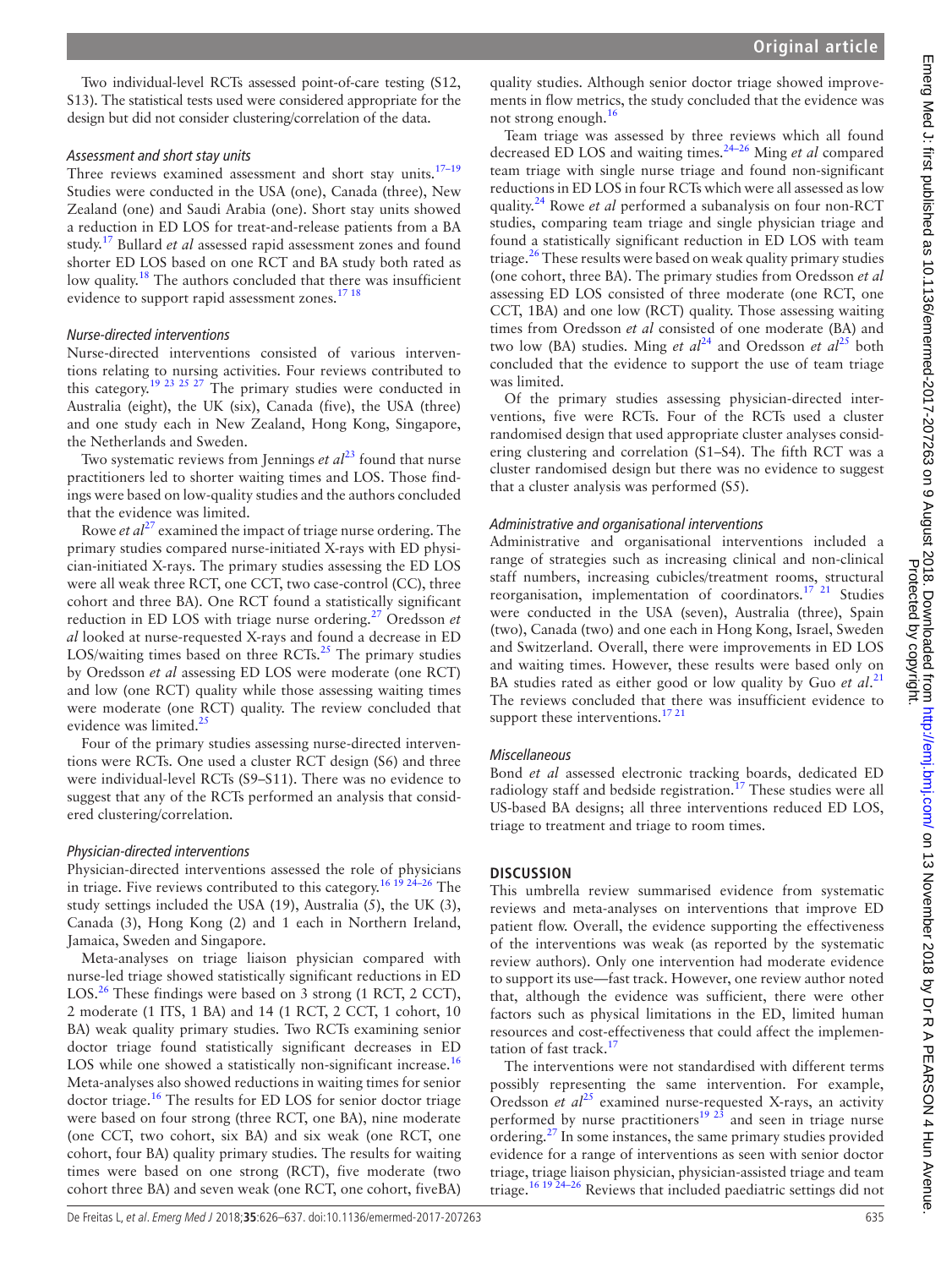## **Original article**

differentiate between adult and paediatric EDs to determine if this affected the intervention effect. The heterogeneity in the intervention and control groups could affect how interventions were implemented in different settings, a factor which may affect the ability to generalise findings.

Another potential factor limiting generalisability was the overlap of interventions. The multifaceted interventions were based on the implementation of combined strategies. Since no direct comparisons were made between the single intervention and the combination of strategies it is unknown which one was responsible for the observed effects. This was also a factor in fast track, which in some studies was either nurse or doctor led and in others was combined with streaming or rapid assessment zones.<sup>17 25</sup> Again it is unclear which factor (nurse-led or doctor-led fast track, streaming or assessment zones) contributed to the effect.

A 2011 overview examined interventions to mitigate ED crowding.[31](#page-11-22) Although the overview did not meet criteria for inclusion in the umbrella review, it did measure flow metrics and identified additional interventions that are worth mentioning. These included bedside ultrasound, computerisation, clinical decision and observation units, bed coordination and multifaceted interventions (eg, UK 4-hour target). These interventions also showed benefits to improving flow metrics but like the interventions identified in the umbrella review, there was still insufficient evidence to support the implementation of any of the interventions.<sup>[31](#page-11-22)</sup>

Although this umbrella review identified interventions that could improve patient flow, an understanding of how and why these interventions produced (or did not produce) their desired effect, is still unclear. This is important because the studies were conducted in countries with different models of emergency care. The majority of studies were in countries with developed emergency care systems and a dedicated emergency medicine specialty (the USA, the UK, Australia, Canada). Thus, generalising the findings to other models of ED care may still be difficult; an exploration of the mechanism underlying the intervention or the patient flow process may be beneficial.

Lastly, the uncertainty surrounding the appropriate use of statistical tests in the cluster RCTs affects the conclusions drawn on the effectiveness of the intervention. The RCTs using individual patient designs appeared to use appropriate tests; however, the potential importance of clustering/correlation in individual patient RCTs is an issue that should be considered in future trials of patient flow.<sup>[32](#page-11-23)</sup> This is particularly important for the fast track intervention, which was the only intervention with evidence supporting its implementation but for whom clustering/correlation was not considered in the RCTs that examined the intervention.

#### **Limitations**

There are several limitations to this review. Measures of patient flow were not standardised across the included systematic reviews. The most common outcome measures were ED LOS and waiting times. Two primary studies from one review presented different definitions of ED LOS (arrival to physical departure vs triage to physical departure). This was not unexpected since there is no universal definition for patient flow and crowding terms and measures.

Although the majority of the systematic reviews were graded as either high or moderate quality, within the systematic reviews there was a predominance of weak primary studies and study designs. Many of the systematic review findings were based on

primary studies with non-RCT designs; almost two-thirds were BA studies, which are known to produce bias.<sup>[33](#page-11-24)</sup> The Cochrane Effective Practice and Organisation of Care (EPOC) guidance recommends against the inclusion of uncontrolled BA study designs in systematic reviews.<sup>[33](#page-11-24)</sup>

Some systematic review findings were based on a small number of primary studies and several reviews included abstracts rather than peer-reviewed full-text articles. Some systematic reviews examining the same intervention had overlap of the primary studies contributing to the outcome measure. Thus, it was not always new evidence being presented for each intervention.

The authors of the systematic reviews also noted the high heterogeneity seen with study settings, designs, populations, interventions and outcome measures, which prevented the pooling of results and performance of meta-analyses.

#### **Conclusion**

The evidence to support implementation of the majority of the interventions was considered weak. Future studies should distinguish between non-flow (crowding) and flow and the respective measures. Stronger study designs are also required, as well as an exploration of the patient flow process, how these interventions work and why some interventions work in some settings and not others. Furthermore, the issue of correlation of observations when conducting statistical analyses should be considered in all future studies. ED patient flow is a complex phenomenon and a greater understanding of the patient flow process could assist in the development of effective interventions.

**Acknowledgements** The authors would like to thank Dr Dawn Teare for her advice with the statistical review of the primary RCT articles. The authors would also like to thank Dr Brian Rowe who answered questions about his published studies.

**Contributors** LDeF, SG, RO'H, PT contributed to the concept and design of the review. LDeF conducted the umbrella review. LDeF, SG, RO'H, PT contributed to the analysis and interpretation of the data. LDeF and SH conducted the quality appraisal and the statistical analysis of the primary RCT studies. LD drafted the article; all authors contributed and revised the content of the drafts and approved the final version. Dr Dawn Teare provided advice on the statistical review of the primary RCTs. Dr Brian Rowe provided information on his published articles.

**Funding** The authors have not declared a specific grant for this research from any funding agency in the public, commercial or not-for-profit sectors.

**Competing interests** None declared.

**Patient consent** Not required.

**Provenance and peer review** Not commissioned; externally peer reviewed.

© Article author(s) (or their employer(s) unless otherwise stated in the text of the article) 2018. All rights reserved. No commercial use is permitted unless otherwise expressly granted.

#### **References**

- <span id="page-10-0"></span>1 Asplin BR. Measuring crowding: time for a paradigm shift. [Acad Emerg Med](http://dx.doi.org/10.1197/j.aem.2006.01.004) 2006;13:459–61.
- <span id="page-10-1"></span>2 Damelio R. Thinking about work: In. Damelio R, ed. The basics of process mapping. NY: CRC Press, 2007:21–30.
- 3 NHS Institute for Innovation and Improvement. Quality and Service Improvement Tools. Patient flow [online]. 2013. UK: NHS Improving Quality, 2006. [http://](http://webarchive.nationalarchives.gov.uk/20110927032647/http://www.institute.nhs.uk/quality_and_service_improvement_tools/quality_and_service_improvement_tools/patient_flow.html) [webarchive.nationalarchives.gov.uk/20110927032647/http://www.institute.nhs.uk/](http://webarchive.nationalarchives.gov.uk/20110927032647/http://www.institute.nhs.uk/quality_and_service_improvement_tools/quality_and_service_improvement_tools/patient_flow.html) [quality\\_and\\_service\\_improvement\\_tools/quality\\_and\\_service\\_improvement\\_tools/](http://webarchive.nationalarchives.gov.uk/20110927032647/http://www.institute.nhs.uk/quality_and_service_improvement_tools/quality_and_service_improvement_tools/patient_flow.html) [patient\\_flow.html](http://webarchive.nationalarchives.gov.uk/20110927032647/http://www.institute.nhs.uk/quality_and_service_improvement_tools/quality_and_service_improvement_tools/patient_flow.html)
- <span id="page-10-2"></span>4 Service Design and Delivery Committee. Tackling emergency department crowding [online]. London: The Royal College of Emergency Medicine, 2015. [https://portal.rcem.](https://portal.rcem.ac.uk/LIVE/docs/College%20Guidelines/5z23.%20ED%20crowding%20overview%20and%20toolkit%20(Dec%202015).pdf) [ac.uk/LIVE/docs/College%20Guidelines/5z23.%20ED%20crowding%20overview%](https://portal.rcem.ac.uk/LIVE/docs/College%20Guidelines/5z23.%20ED%20crowding%20overview%20and%20toolkit%20(Dec%202015).pdf) [20and%20toolkit%20\(Dec%202015\).pdf](https://portal.rcem.ac.uk/LIVE/docs/College%20Guidelines/5z23.%20ED%20crowding%20overview%20and%20toolkit%20(Dec%202015).pdf) (accessed 10 Aug 2017).
- <span id="page-10-3"></span>5 Hwang U, McCarthy ML, Aronsky D, et al. Measures of crowding in the emergency department: a systematic review. [Acad Emerg Med](http://dx.doi.org/10.1111/j.1553-2712.2011.01054.x) 2011;18:527-38.
- <span id="page-10-4"></span>6 NHS Digital. Hospital episodes statistics [online]. Leeds (UK): NHS Digital, 2018. [http://](http://content.digital.nhs.uk/hes) [content.digital.nhs.uk/hes](http://content.digital.nhs.uk/hes) (accessed 19 Jun 2018).
- 7 Centre for disease control and prevention. Ambulatory health care data [online]. Atlanta (USA: Centre for Disease Control and Prevention, 2017. [https://www.cdc.gov/](https://www.cdc.gov/nchs/ahcd/index.htm) [nchs/ahcd/index.htm](https://www.cdc.gov/nchs/ahcd/index.htm) (accessed 19 Jan 2018).